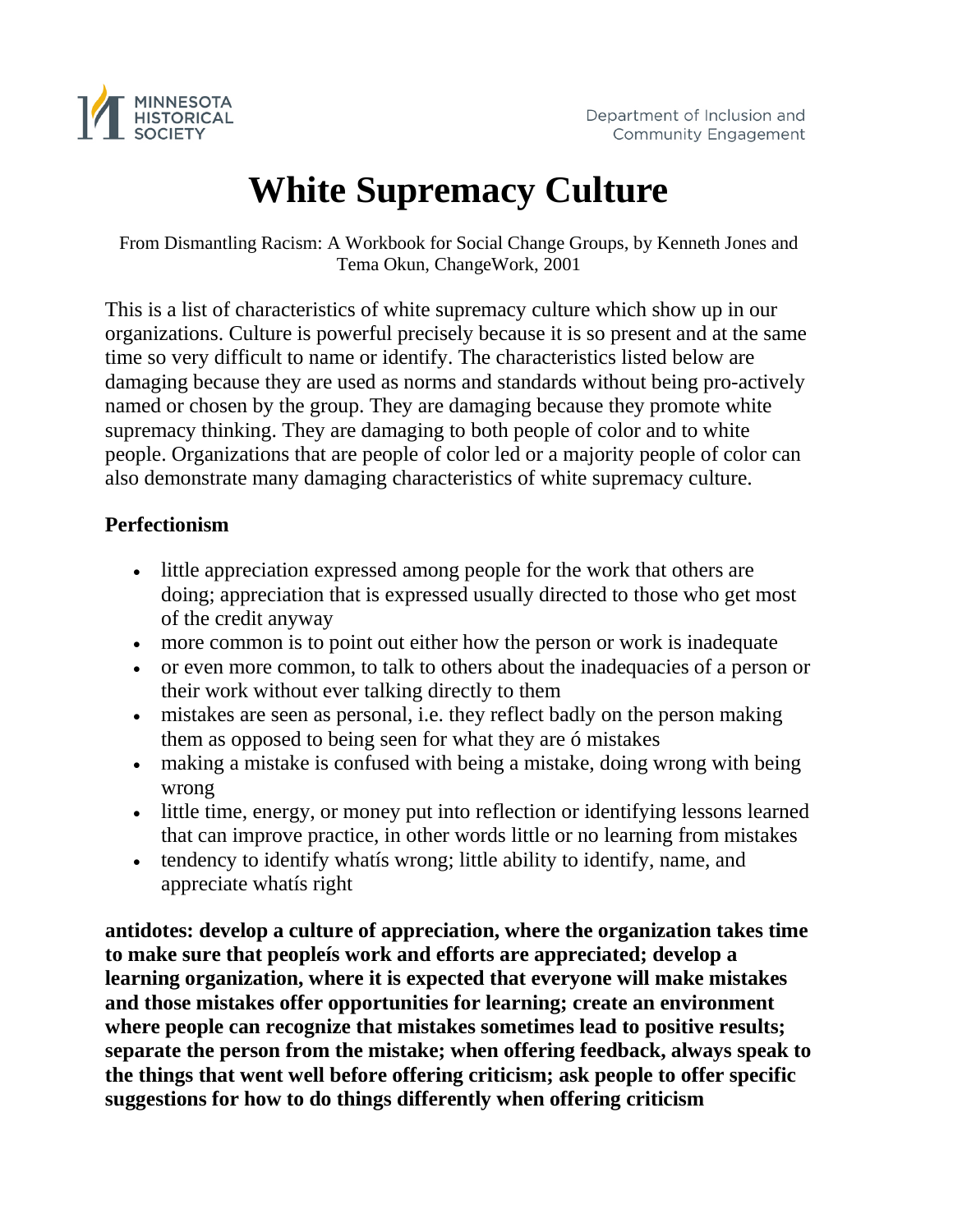

#### **Sense of Urgency**

- continued sense of urgency that makes it difficult to take time to be inclusive, encourage democratic and/or thoughtful decision-making, to think long-term, to consider consequences
- frequently results in sacrificing potential allies for quick or highly visible results, for example sacrificing interests of communities of color in order to win victories for white people (seen as default or norm community)
- reinforced by funding proposals which promise too much work for too little money and by funders who expect too much for too little

**antidotes: realistic workplans; leadership which understands that things take longer than anyone expects; discuss and plan for what it means to set goals of inclusivity and diversity, particularly in terms of time; learn from past experience how long things take; write realistic funding proposals with realistic time frames; be clear about how you will make good decisions in an atmosphere of urgency**

#### **Defensiveness**

- the organizational structure is set up and much energy spent trying to prevent abuse and protect power as it exists rather than to facilitate the best out of each person or to clarify who has power and how they are expected to use it
- because of either/or thinking (see below), criticism of those with power is viewed as threatening and inappropriate (or rude)
- people respond to new or challenging ideas with defensiveness, making it very difficult to raise these ideas
- a lot of energy in the organization is spent trying to make sure that peopleis feelings arenít getting hurt or working around defensive people
- the defensiveness of people in power creates an oppressive culture

**antidotes: understand that structure cannot in and of itself facilitate or prevent abuse; understand the link between defensiveness and fear (of losing power, losing face, losing comfort, losing privilege); work on your own defensiveness; name defensiveness as a problem when it is one; give people credit for being able to handle more than you think; discuss the ways in which defensiveness or resistance to new ideas gets in the way of the mission**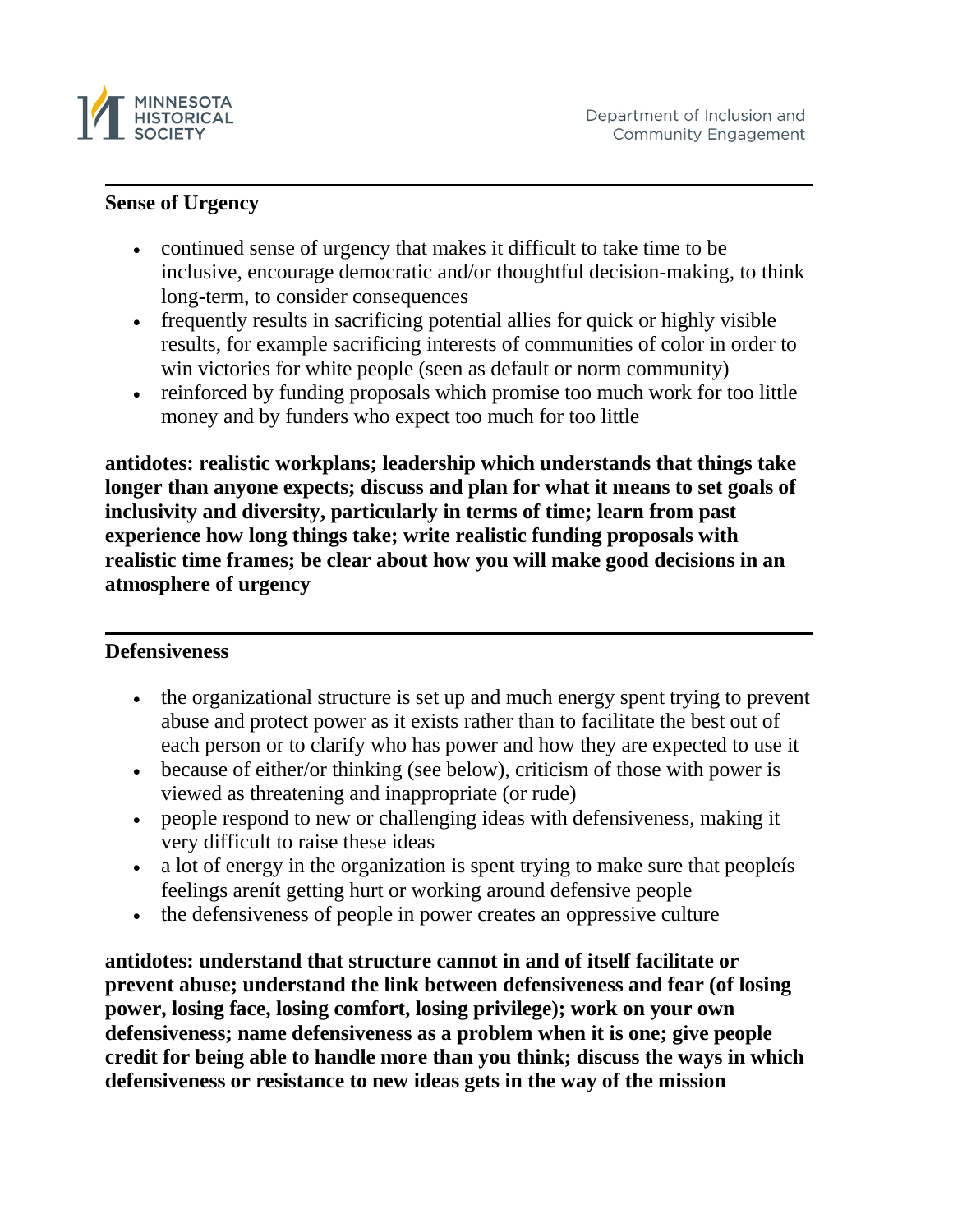

## **Quantity Over Quality**

- all resources of organization are directed toward producing measurable goals
- things that can be measured are more highly valued than things that cannot, for example numbers of people attending a meeting, newsletter circulation, money spent are valued more than quality of relationships, democratic decision-making, ability to constructively deal with conflict
- little or no value attached to process; if it can't be measured, it has no value
- discomfort with emotion and feelings
- no understanding that when there is a conflict between content (the agenda of the meeting) and process (peopleís need to be heard or engaged), process will prevail (for example, you may get through the agenda, but if you haven't paid attention to peopleís need to be heard, the decisions made at the meeting are undermined and/or disregarded)

**antidotes: include process or quality goals in your planning; make sure your organization has a values statement which expresses the ways in which you want to do your work; make sure this is a living document and that people are using it in their day to day work; look for ways to measure process goals (for example if you have a goal of inclusivity, think about ways you can measure whether or not you have achieved that goal); learn to recognize those times when you need to get off the agenda in order to address peopleís underlying concerns**

## **Worship of the Written Word**

- if itís not in a memo, it doesn't exist
- the organization does not take into account or value other ways in which information gets shared
- those with strong documentation and writing skills are more highly valued, even in organizations where ability to relate to others is key to the mission antidotes: take the time to analyze how people inside and outside the organization get and share information; figure out which things need to be written down and come up with alternative ways to document what is happening; work to recognize the contributions and skills that every person brings to the organization (for example, the ability to build relationships with those who are important to the organizationís mission)
- only one right way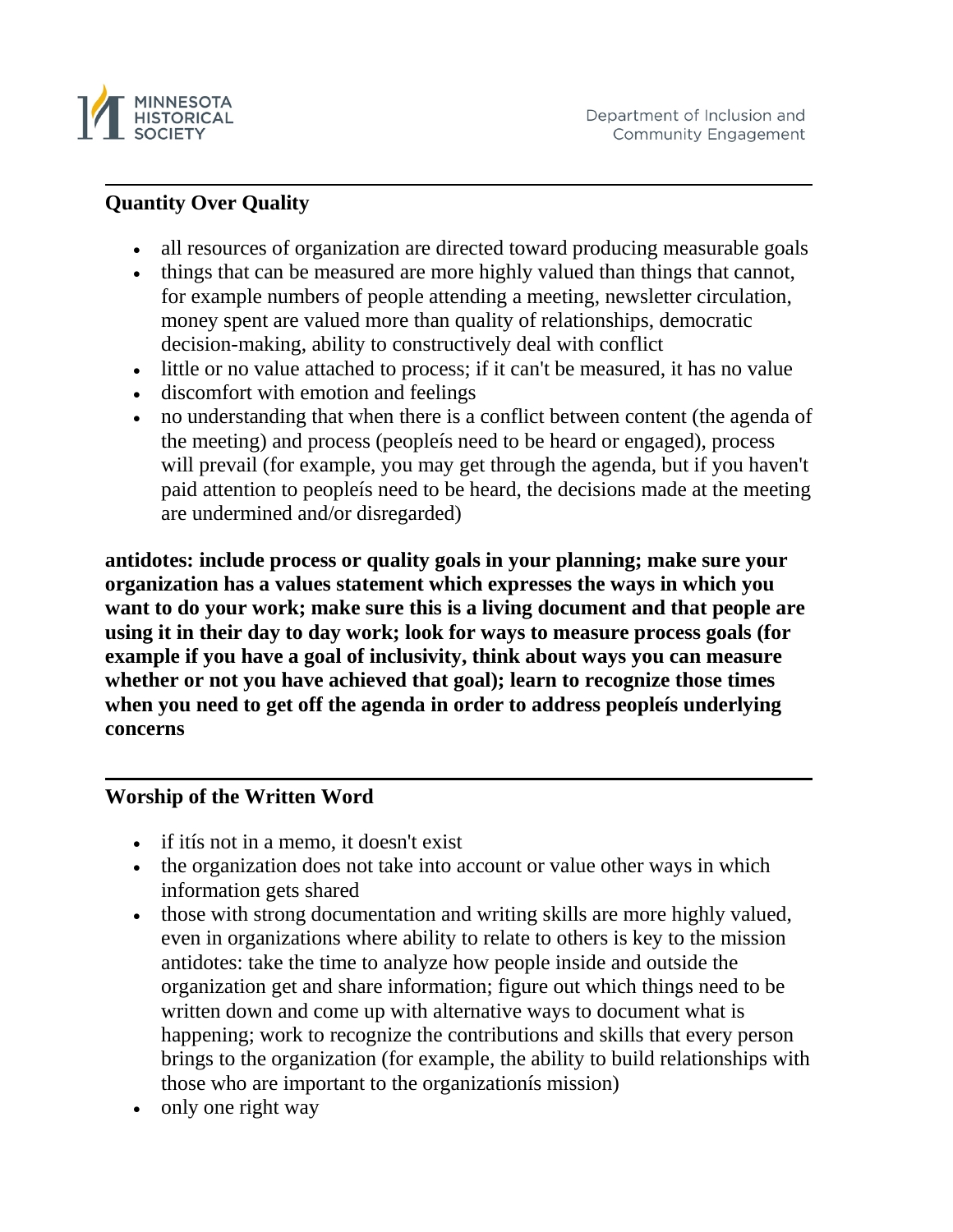

- the belief there is one right way to do things and once people are introduced to the right way, they will see the light and adopt it
- when they do not adapt or change, then something is wrong with them (the other, those not changing), not with us (those who ëknowí the right way)
- similar to the missionary who does not see value in the culture of other communities, sees only value in their beliefs about what is good

**antidotes: accept that there are many ways to get to the same goal; once the group has made a decision about which way will be taken, honor that decision and see what you and the organization will learn from taking that way, even and especially if it is not the way you would have chosen; work on developing the ability to notice when people do things differently and how those different ways might improve your approach; look for the tendency for a group or a person to keep pushing the same point over and over out of a belief that there is only one right way and then name it; when working with communities from a different culture than yours or your organizationís, be clear that you have some learning to do about the communitiesí ways of doing; never assume that you or your organization know whatís best for the community in isolation from meaningful relationships with that community**

## **Paternalism**

- decision-making is clear to those with power and unclear to those without it
- those with power think they are capable of making decisions for and in the interests of those without power
- those with power often don't think it is important or necessary to understand the viewpoint or experience of those for whom they are making decisions
- those without power understand they do not have it and understand who does
- those without power do not really know how decisions get made and who makes what decisions, and yet they are completely familiar with the impact of those decisions on them

**antidotes: make sure that everyone knows and understands who makes what decisions in the organization; make sure everyone knows and understands their level of responsibility and authority in the organization; include people who are affected by decisions in the decision-making**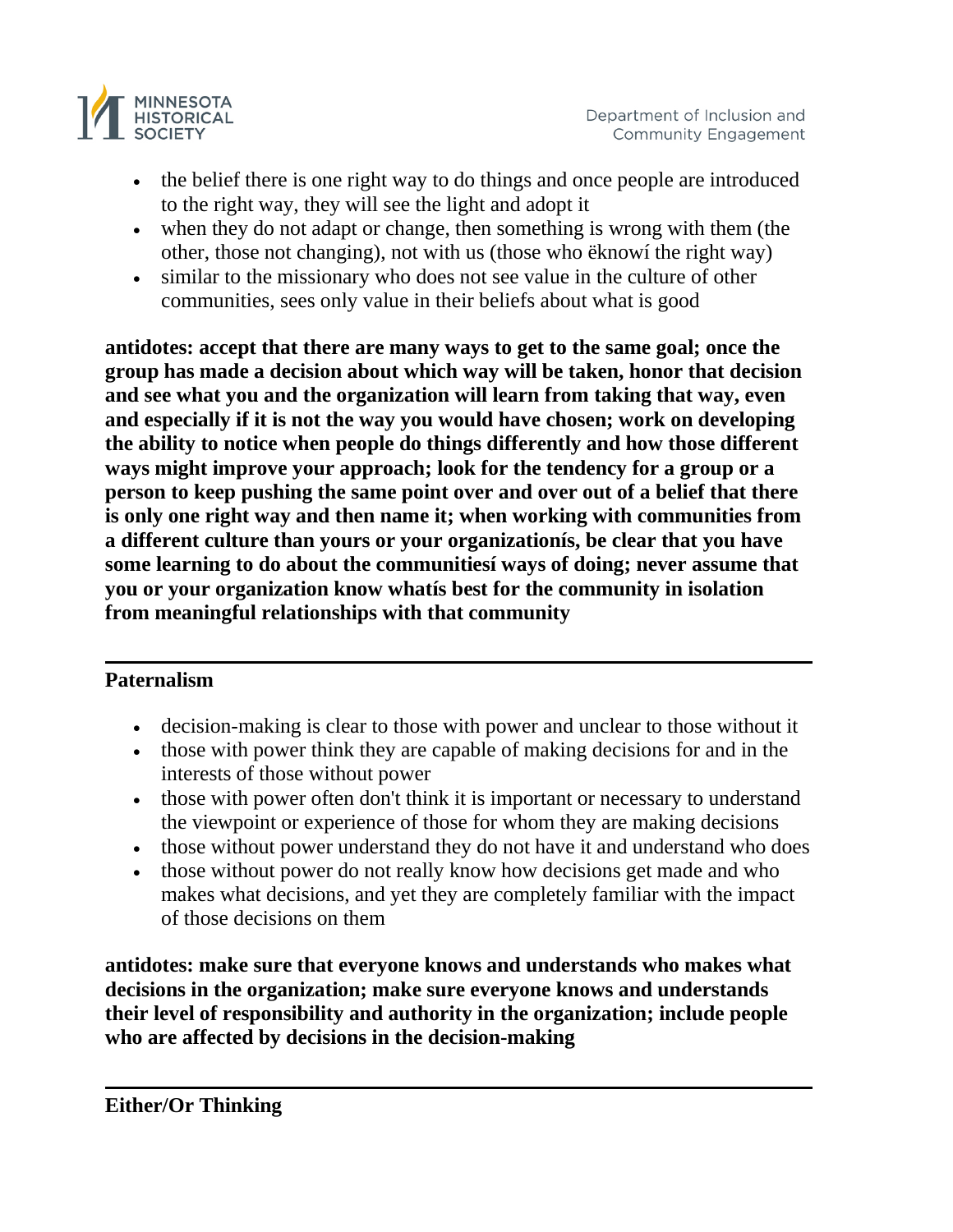

- things are either/or, good/bad, right/wrong, with us/against us
- closely linked to perfectionism in making it difficult to learn from mistakes or accommodate conflict
- no sense that things can be both/and
- results in trying to simplify complex things, for example believing that poverty is simply a result of lack of education
- creates conflict and increases sense of urgency, as people are felt they have to make decisions to do either this or that, with no time or encouragement to consider alternatives, particularly those which may require more time or resources

**antidotes: notice when people use either/or language and push to come up with more than two alternatives; notice when people are simplifying complex issues, particularly when the stakes seem high or an urgent decision needs to be made; slow it down and encourage people to do a deeper analysis; when people are faced with an urgent decision, take a break and give people some breathing room to think creatively; avoid making decisions under extreme pressure**

## **Power Hoarding**

- little, if any, value around sharing power
- power seen as limited, only so much to go around
- those with power feel threatened when anyone suggests changes in how things should be done in the organization, feel suggestions for change are a reflection on their leadership
- those with power don't see themselves as hoarding power or as feeling threatened
- those with power assume they have the best interests of the organization at heart and assume those wanting change are ill-informed (stupid), emotional, inexperienced

**antidotes: include power sharing in your organization's values statement; discuss what good leadership looks like and make sure people understand that a good leader develops the power and skills of others; understand that change is inevitable and challenges to your leadership can be healthy and productive; make sure the organization is focused on the mission**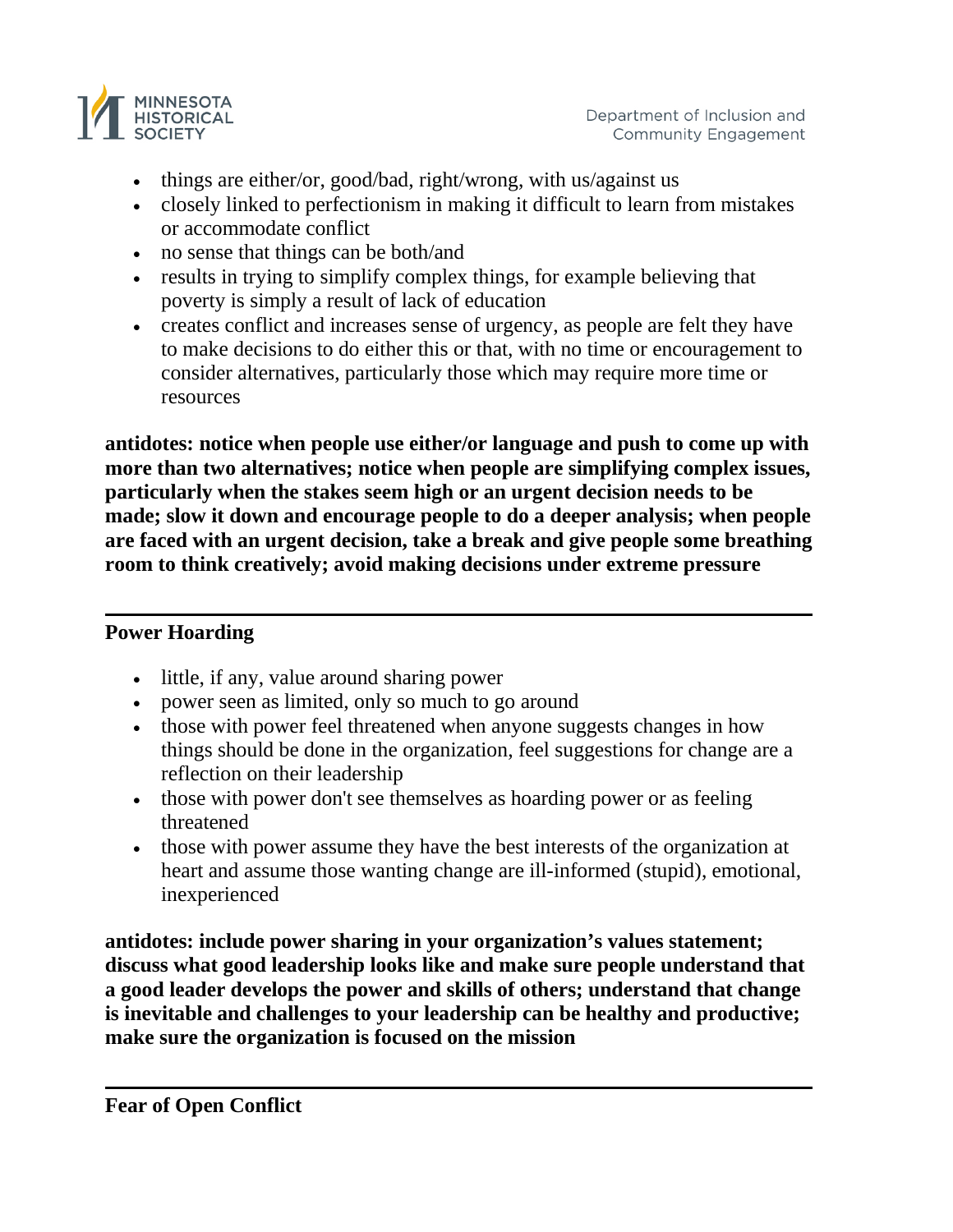

- people in power are scared of conflict and try to ignore it or run from it
- when some one raises an issue that causes discomfort, the response is to blame the person for raising the issue rather than to look at the issue which is actually causing the problem
- emphasis on being polite
- equating the raising of difficult issues with being impolite, rude, or out of line

**antidotes: role play ways to handle conflict before conflict happens; distinguish between being polite and raising hard issues; don't require those who raise hard issues to raise them in "acceptable" ways, especially if you are using the ways in which issues are raised as an excuse not to address the issues being raised; once a conflict is resolved, take the opportunity to revisit it and see how it might have been handled differently**

#### **Individualism**

- little experience or comfort working as part of a team
- people in organization believe they are responsible for solving problems alone
- accountability, if any, goes up and down, not sideways to peers or to those the organization is set up to serve
- desire for individual recognition and credit
- leads to isolation
- competition more highly valued than cooperation and where cooperation is valued, little time or resources devoted to developing skills in how to cooperate
- creates a lack of accountability, as the organization values those who can get things done on their own without needing supervision or guidance antidotes: include teamwork as an important value in your values statement; make sure the organization is working towards shared goals and people understand how working together will improve performance; evaluate people's ability to work in a team as well as their ability to get the job done; make sure that credit is given to all those who participate in an effort, not just the leaders or most public person; make people accountable as a group rather than as individuals; create a culture where people bring problems to the group; use staff meetings as a place to solve problems, not just a place to report activities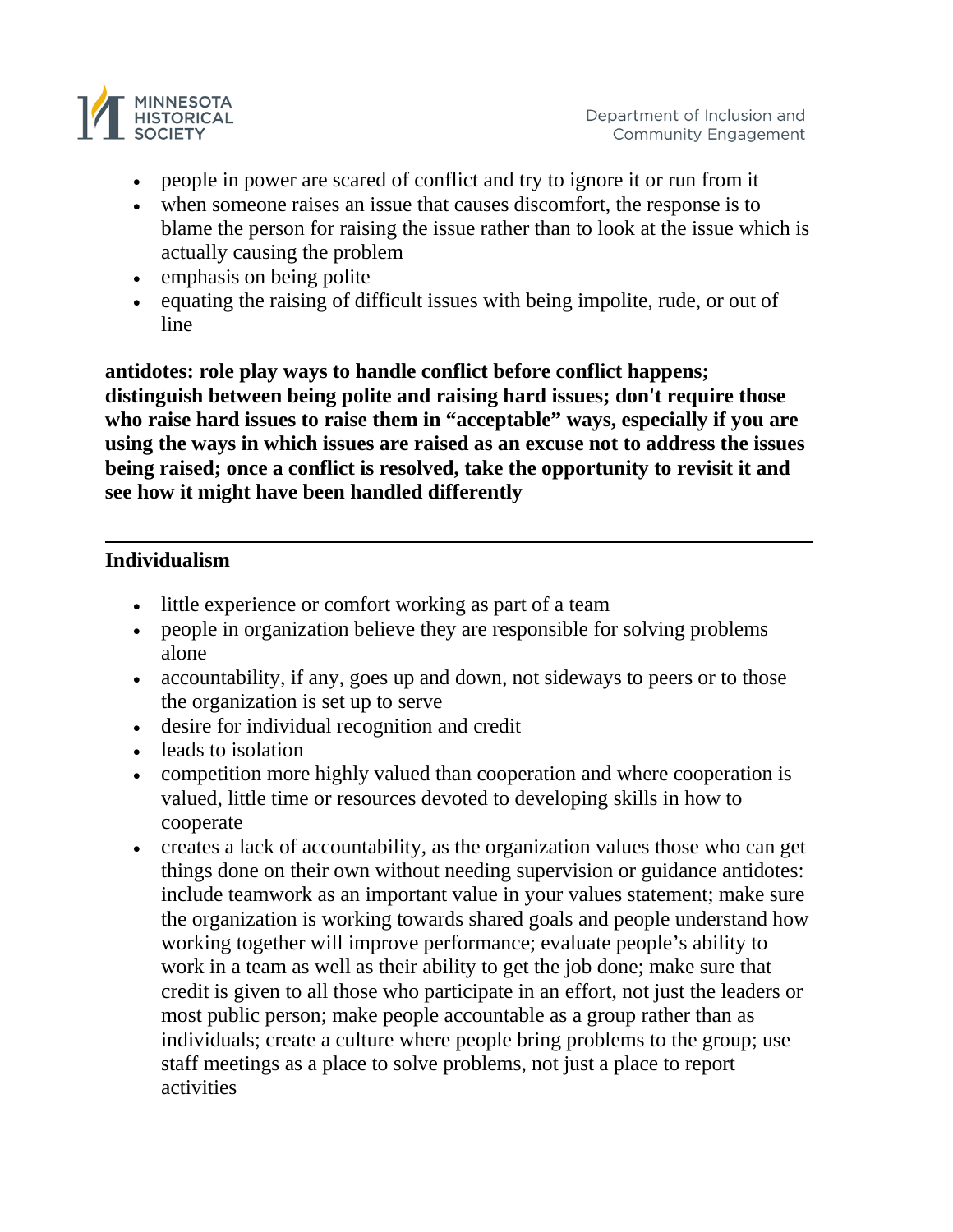

- I'm the only one
- connected to individualism, the belief that if something is going to get done right, "I" have to do it
- little or no ability to delegate work to others

**antidotes: evaluate people based on their ability to delegate to others; evaluate people based on their ability to work as part of a team to accomplish shared goals**

#### **Progress is Bigger, More**

- observed in systems of accountability and ways we determine success
- progress is an organization which expands (adds staff, adds projects) or develops the ability to serve more people (regardless of how well they are serving them)
- gives no value, not even negative value, to its cost, for example, increased accountability to funders as the budget grows, ways in which those we serve may be exploited, excluded, or underserved as we focus on how many we are serving instead of quality of service or values created by the ways in which we serve

**antidotes: create Seventh Generation thinking by asking how the actions of the group now will affect people seven generations from now; make sure that any cost/benefit analysis includes all the costs, not just the financial ones, for example the cost in morale, the cost in credibility, the cost in the use of resources; include process goals in your planning, for example make sure that your goals speak to how you want to do your work, not just what you want to do; ask those you work with and for to evaluate your performance**

## **Objectivity**

- the belief that there is such a thing as being objective
- the belief that emotions are inherently destructive, irrational, and should not play a role in decision-making or group process
- invalidating people who show emotion
- requiring people to think in a linear fashion and ignoring or invalidating those who think in other ways